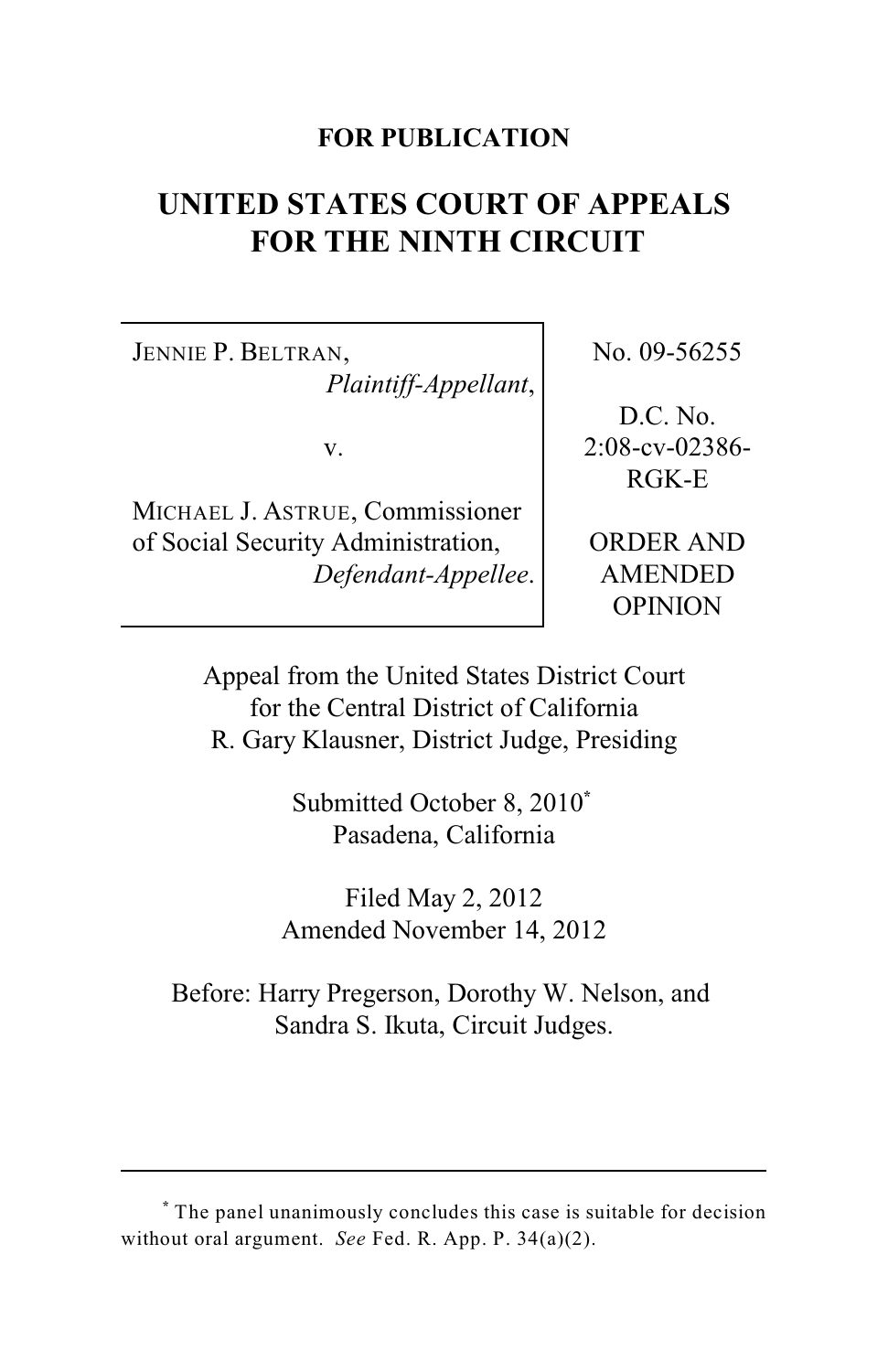Order; Opinion by Judge Pregerson; Dissent by Judge Ikuta

# **SUMMARY \*\***

The panel amended the opinion and dissent filed on May 2, 2012, reversing the district court's grant of summary judgment to the Commissioner of Social Security and the Commissioner's denial of the claimant's applications for Social Security Disability Insurance benefits and Social Security Income benefits.

The administrative law judge concluded that the 135 jobs regionally and 1,680 jobs nationally for surveillance system monitors was a "significant number" of jobs that the claimant could do, despite her physical and mental limitations. The panel held that the ALJ's decision was not supported by substantial evidence based on the rarity of the surveillance system monitor jobs, regionally and nationally, and considering claimant's physical and mental limitations. Specifically, the panel held that neither the 135 regional jobs nor the 1,680 national jobs constituted a "significant number of jobs" under 42 U.S.C. § 423(d)(2)(A).

In a published order, a majority of the panel denied the petition for panel rehearing, and held that future petitions for rehearing will not be entertained.

This summary constitutes no part of the opinion of the court. It has  **\*\*** been prepared by court staff for the convenience of the reader.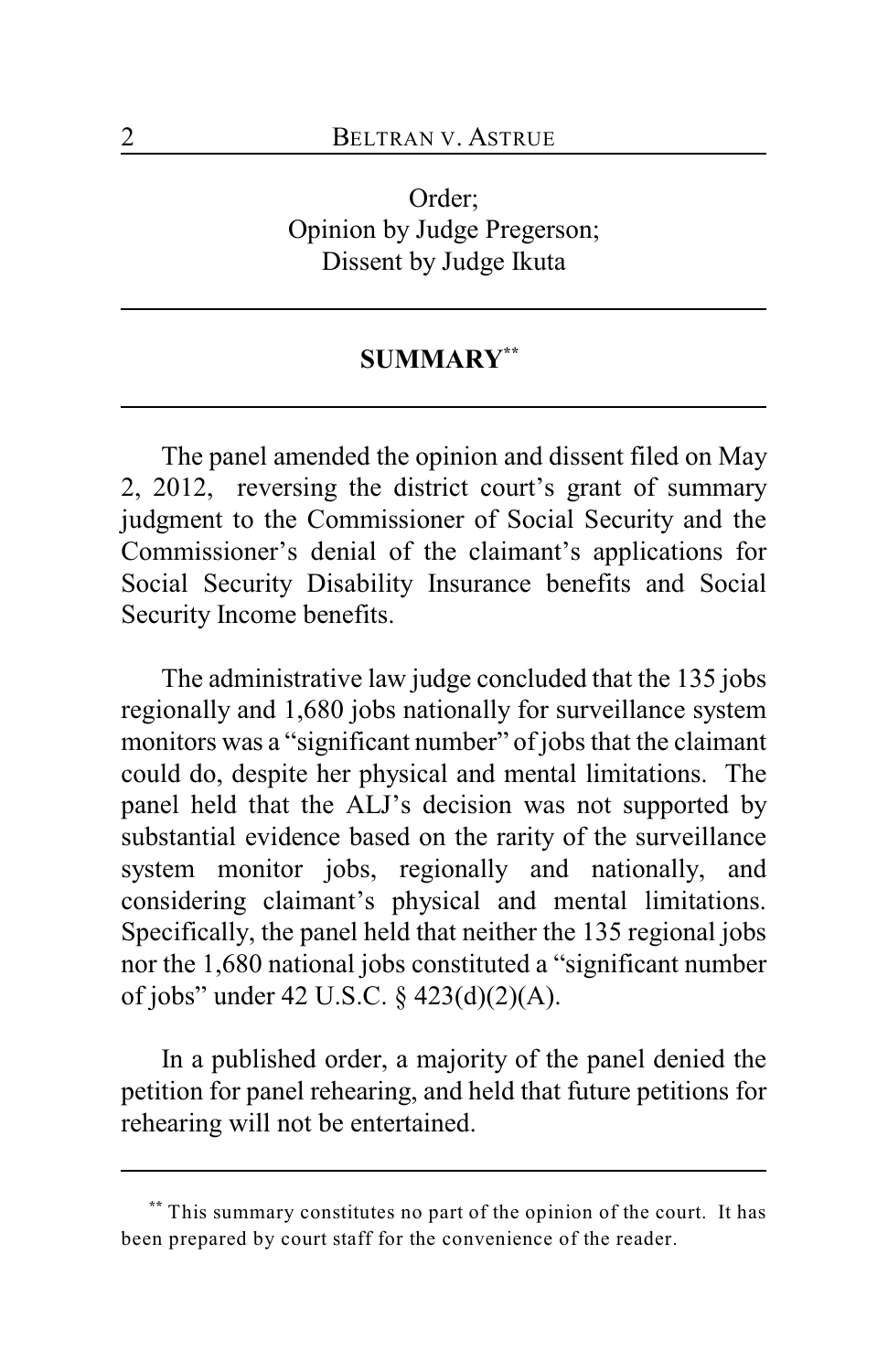Judge Ikuta dissented. Judge Ikuta stated that the majority usurped the ALJ's role as a factfinder. Judge Ikuta further stated that the majority improperly rejected the ALJ's conclusion that the claimant's physical limitations would not prevent her from working, and improperly rejected the ALJ's conclusion that a significant number of suitable jobs exist in the regional and national economy, a conclusion supported by substantial evidence.

## **COUNSEL**

Lawrence David Rohlfing, Law Offices of Lawrence D. Rohlfing, Santa Fe Springs, California, for the plaintiffappellant.

Jean Marie Turk, Social Security Administration, San Francisco, California, for the defendant-appellee.

# **ORDER**

A majority of the panel has voted to deny the petition for panel rehearing and to not entertain future petitions for rehearing. The opinion and dissent filed on May 2, 2012 are hereby amended and attached hereto. With these amendments, the petition for panel rehearing is DENIED and future petitions for rehearing will not be entertained.

IT IS SO ORDERED.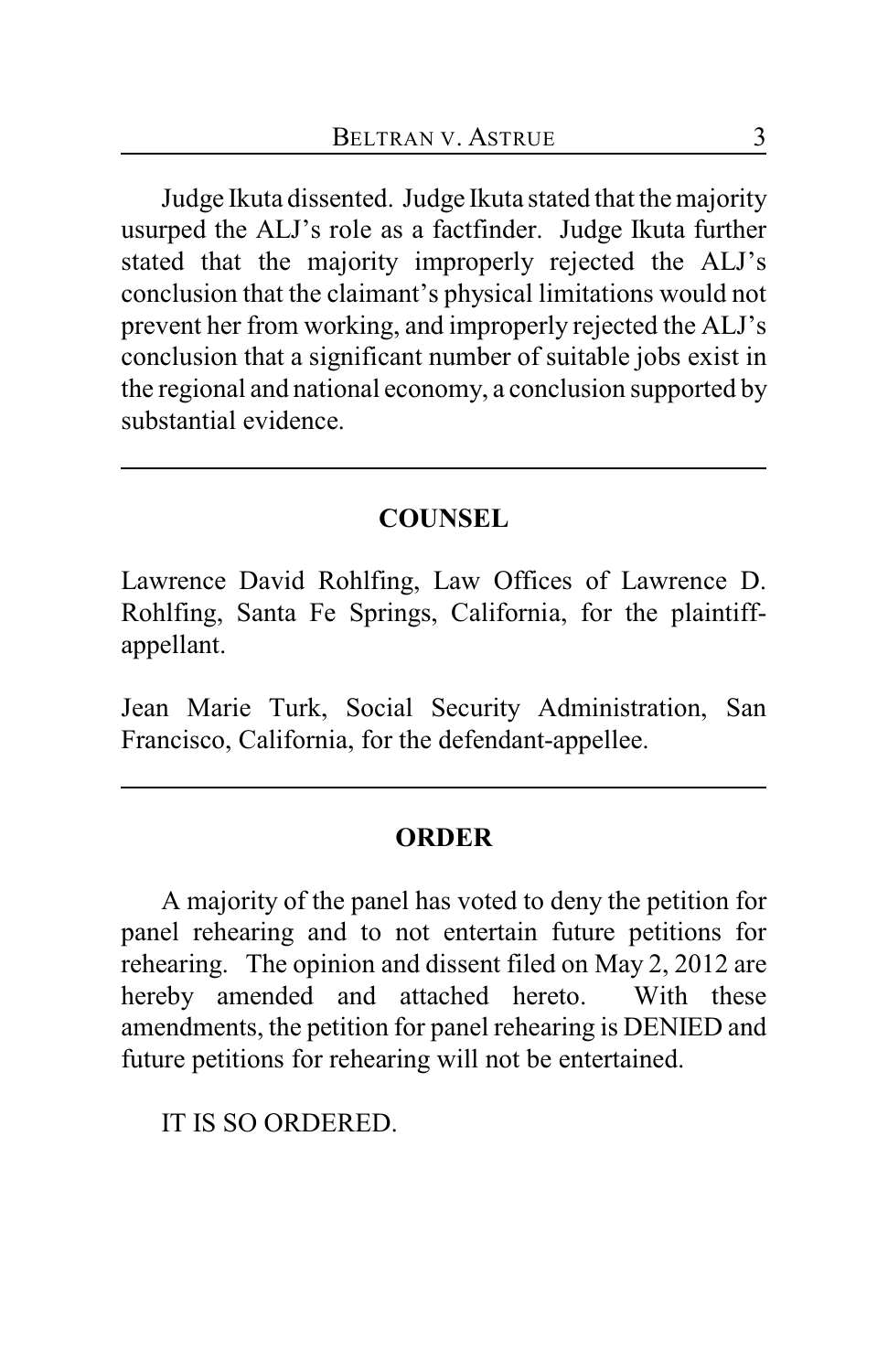## **OPINION**

PREGERSON, Circuit Judge:

Jennie Beltran appeals the district court's grant of summary judgment to the Commissioner of Social Security in its review of the Commissioner's denial of benefits. We have jurisdiction pursuant to 28 U.S.C. § 1291, and we reverse.

# **BACKGROUND**

Jennie Beltran is a fifty-six-year-old woman suffering from degenerative joint disease of the left knee and wrist, bilateral carpal tunnel syndrome, obesity, heel spurs, degenerative disc disease of the lumbar spine, status postsurgical correction of a fractured right distal tibia, depression, and alcohol abuse. She filed applications for both Social Security Disability Insurance ("SSDI") benefits and Social Security Income ("SSI") benefits under Titles II and XVI of the Social Security Act on March 29, 2002, and again on November 20, 2002. In her applications, Beltran alleged a disability onset date of June 30, 2000. The Commissioner denied the request initially and upon reconsideration. Beltran appealed to an administrative law judge ("ALJ") who affirmed the denial of her claim, holding that Beltran did not suffer from a disability as defined under the Social Security Act. Beltran appealed the ALJ's decision, and her case was remanded to the ALJ.

During a second hearing on December 13, 2007, the ALJ concluded that Beltran had met her burden to establish that she could not perform any of her past relevant work due to her physical and mental limitations. The burden then shifted to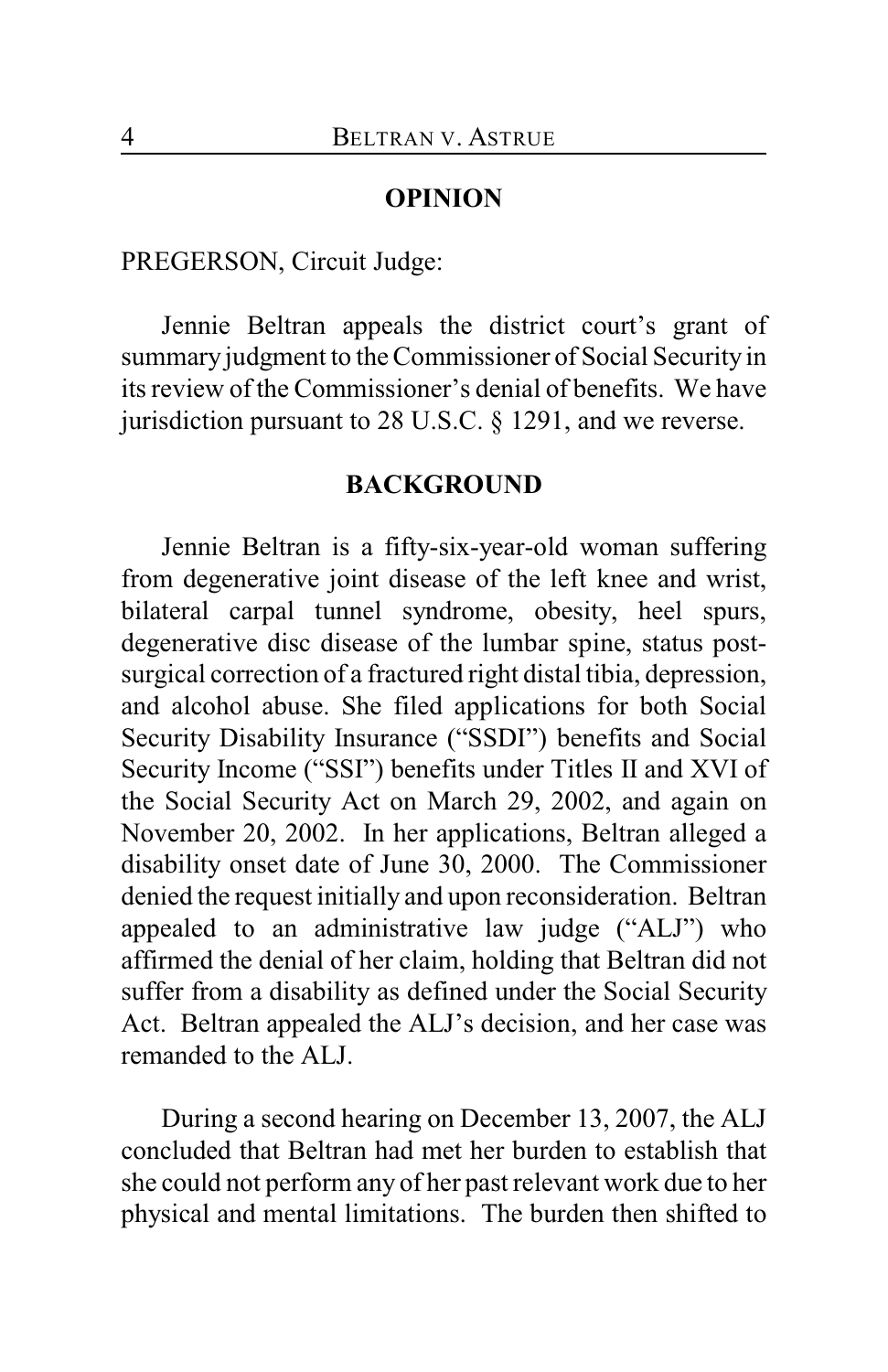the agency to show that Beltran would nevertheless be able to perform other work. Thus, the ALJ asked a vocational expert a series of hypothetical questions given Beltran's age, education, work experience, and residual functional capacity. The vocational expert testified that, but for Beltran's ongoing alcohol abuse, she would have been able to work as a surveillance system monitor at all times prior to January 9, 2006. The vocational expert testified that there were 135 regional and 1,680 national surveillance system monitor jobs available.

The ALJ denied Beltran's application for Social Security Disability Insurance benefits and partially denied her application for Social Security Income benefits. The ALJ concluded that there existed a "significant number" of jobs that Beltran could perform prior to January 9, 2006, and therefore found that Beltran was not "disabled" within the meaning of the Social Security Act prior to that date. The ALJ, however, found that Beltran did become disabled on January 9, 2006—her fiftieth birthday—because of the deterioration in her medical condition caused by her alcoholism, and because she was now classified as "an individual closely approaching advanced age."

Beltran appealed the ALJ's decision to the district court. The district court granted summary judgment to the Commissioner on November 18, 2008, affirming the ALJ's decision to deny disability benefits to Beltran from March 12, 2002, until January 9, 2006.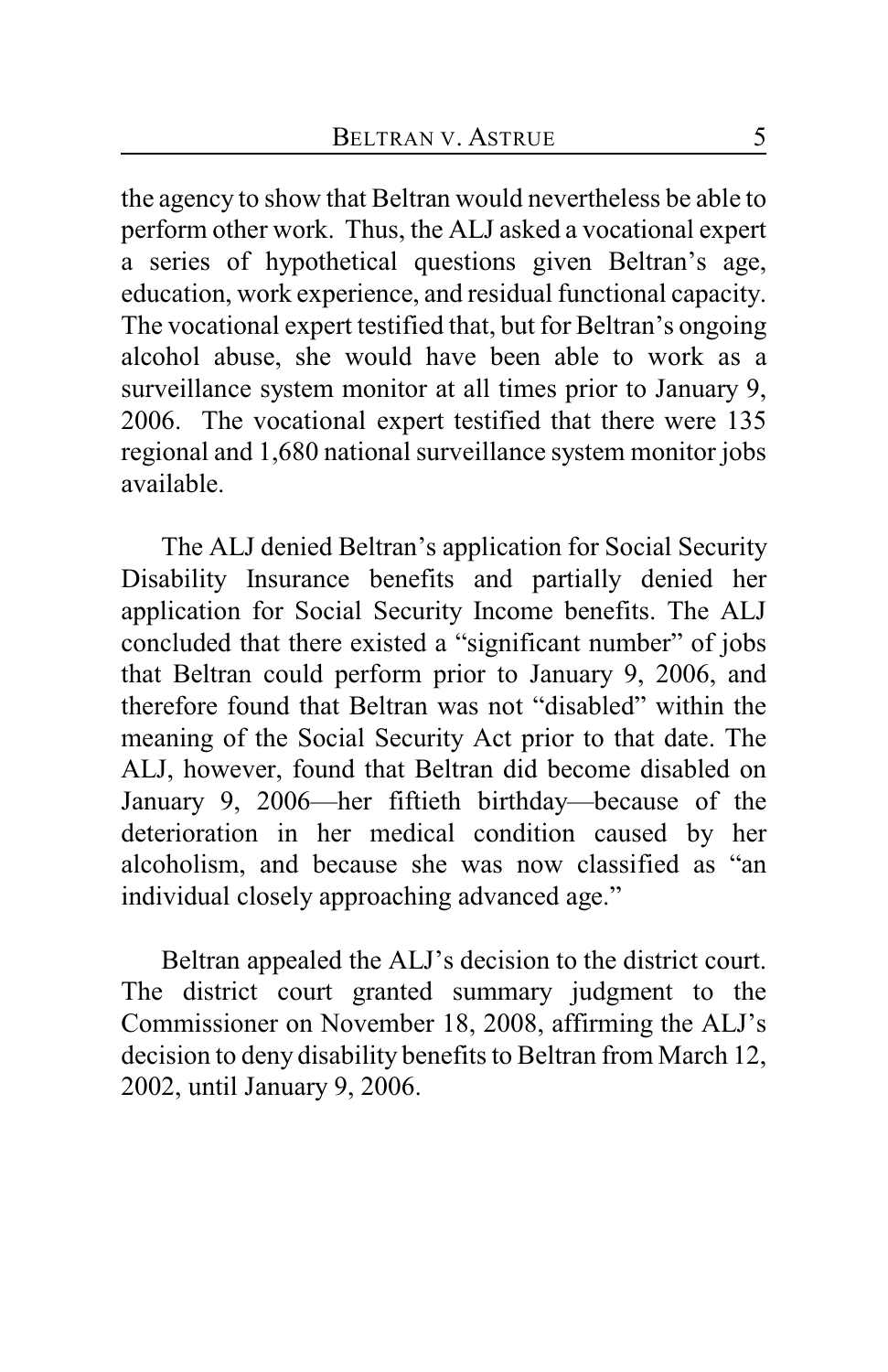#### **STANDARD OF REVIEW**

We review the district court's granting of summary judgment *de novo*. *Moisa v. Barnhart*, 367 F.3d 882, 885 (9th Cir. 2004). We may reverse the Commissioner's decision only if it was not supported by substantial evidence or was based on legal error. *Benton v. Barnhart*, 331 F.3d 1030, 1035 (9th Cir. 2003).

## **DISCUSSION**

Beltran alleges that the district court was wrong to grant summary judgment to the Commissioner because the Commissioner erred in concluding that there existed a "significant number" of jobs in the regional and national economy that Beltran could do. Because this is Beltran's only contention, we limit our analysis to answering it.

According to the Social Security Act,

An individual shall be determined to be under a disability only if his physical or mental impairment or impairments are of such severity that he is not only unable to do his previous work but cannot, considering his age, education, and work experience, engage in any other kind of substantial gainful work which exists in the national economy . . . . For purposes of the preceding sentence (with respect to any individual), "work which exists in the national economy" means *work which exists in significant numbers either in the*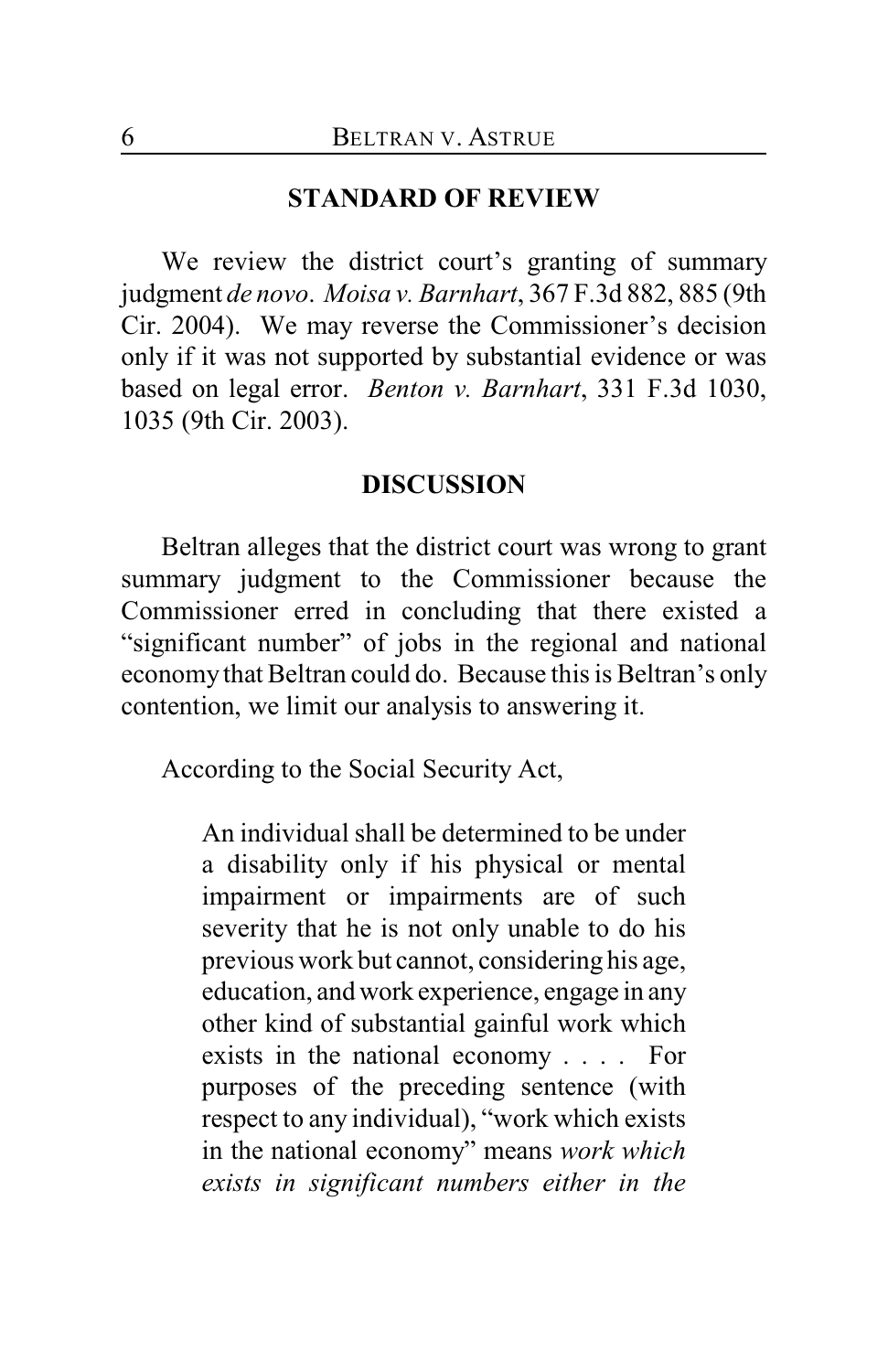*region where such individual lives or in several regions of the country.*

42 U.S.C. § 423(d)(2)(A); *id.* § 1382c(a)(3)(B) (emphasis added). The burden of establishing that there exists other work in "significant numbers" lies with the Commissioner. *Tackett v. Apfel*, 180 F.3d 1094, 1099 (9th Cir. 1999).

The ALJ concluded that 135 jobs regionally and 1,680 jobs nationally is a "significant number" of jobs that Jennie Beltran could do, despite her physical and mental limitations. As the ALJ established in her decision, Jennie Beltran suffered from a degenerative joint disease of the left knee and wrists, bilateral carpal tunnel syndrome, obesity, heel spurs, degenerative disc disease of the lumbar spine, post-surgical correction of a fractured right distal tibia, depression and alcohol abuse. All of these limitations existed during the period in question, from March 12, 2002, until January 9, 2006. We consider whether, in light of her limitations, 135 jobs in Jennie Beltran's region, or 1,680 jobs nationally, constitute a "significant number" of jobs.

In *Walker v. Mathews*, 546 F.2d 814, 820 (9th Cir. 1976), we held that an ALJ erred in finding a significant number of jobs where the jobs were "very rare" or generally unavailable to the claimant due to his limitations. This is precisely the situation in Beltran's case. The ALJ found that there existed only 135 jobs regionally or 1,680 jobs nationally that Jennie Beltran could perform. Although, in *Walker*, we never established what number of jobs qualifies as "very rare" or generally unavailable, a comparison to other cases shows that this case fits comfortably under *Walker*'s purview.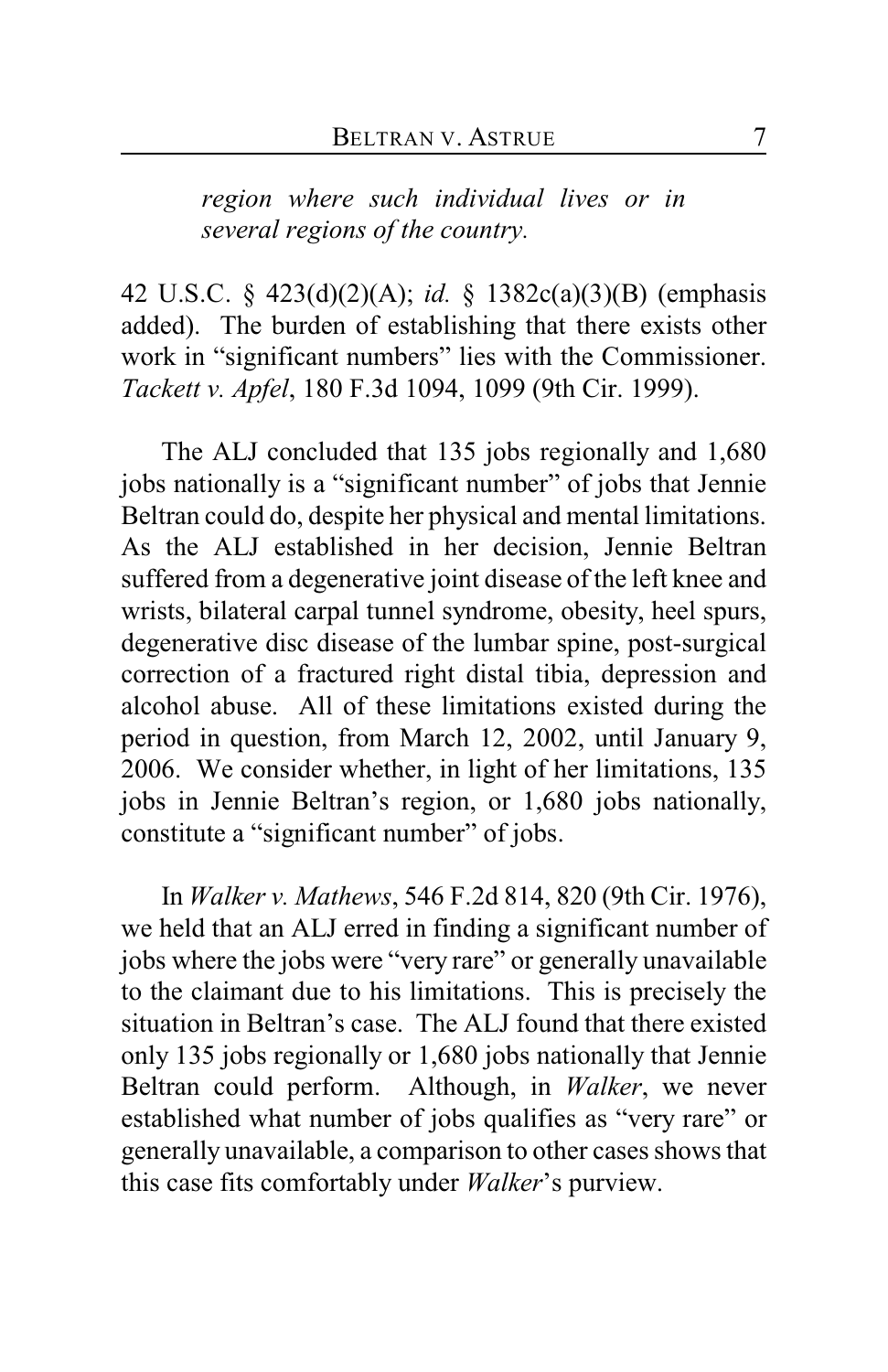We have never set out a bright-line rule for what constitutes a "significant number" of jobs. However, a comparison to other cases is instructive. For example, in *Barker v. Secretary of Health & Human Services*, 882 F.2d 1474, 1479 (9th Cir. 1989), we held that 1,266 jobs regionally is a significant number of jobs. In Jennie Beltran's case, 135 jobs regionally is about 11% of the 1,266 jobs found "significant" in *Barker*; 1,266 jobs *regionally* is also slightly lower than the 1,680 jobs *nationally* available to Beltran. In *Martinez v. Heckler*, 807 F.2d 771, 775 (9th Cir. 1987) (amended), we stated that 3,750 to 4,250 jobs (or 2 to 4% of the regional jobs available to Beltran) in the Greater Metropolitan and Orange County area (the same region Beltran lives in) was a significant number of jobs. *See also Thomas v. Barnhart*, 278 F.3d 947, 960 (9th Cir. 2002) (1,300 jobs in Oregon region and 622,000 in the national economy); *Johnson v. Shalala*, 60 F.3d 1428, 1435 (9th Cir. 1995) (30,000 jobs in Los Angeles County area); *Moncada v. Chater*, 60 F.3d 521, 524 (9th Cir. 1995) (2,300 jobs in San Diego County and 64,000 jobs nationwide). In short, when compared to other cases, 135 regional surveillance monitor jobs qualifies as a "very rare" number.

The statute in question indicates that the "significant number of jobs" can be *either* regional jobs (the region where a claimant resides) *or* in several regions of the country (national jobs). 42 U.S.C.  $\S\S$  423(d)(2)(A). The Commissioner argues that if substantial evidence supports finding *either* of the two numbers "significant," the ALJ's decision must be upheld. *Id*. The Commissioner, focusing not on the 135 regional jobs, but on the 1,680 jobs found nationally, argues that a "significant number" of jobs were available to Jennie Beltran at a national level.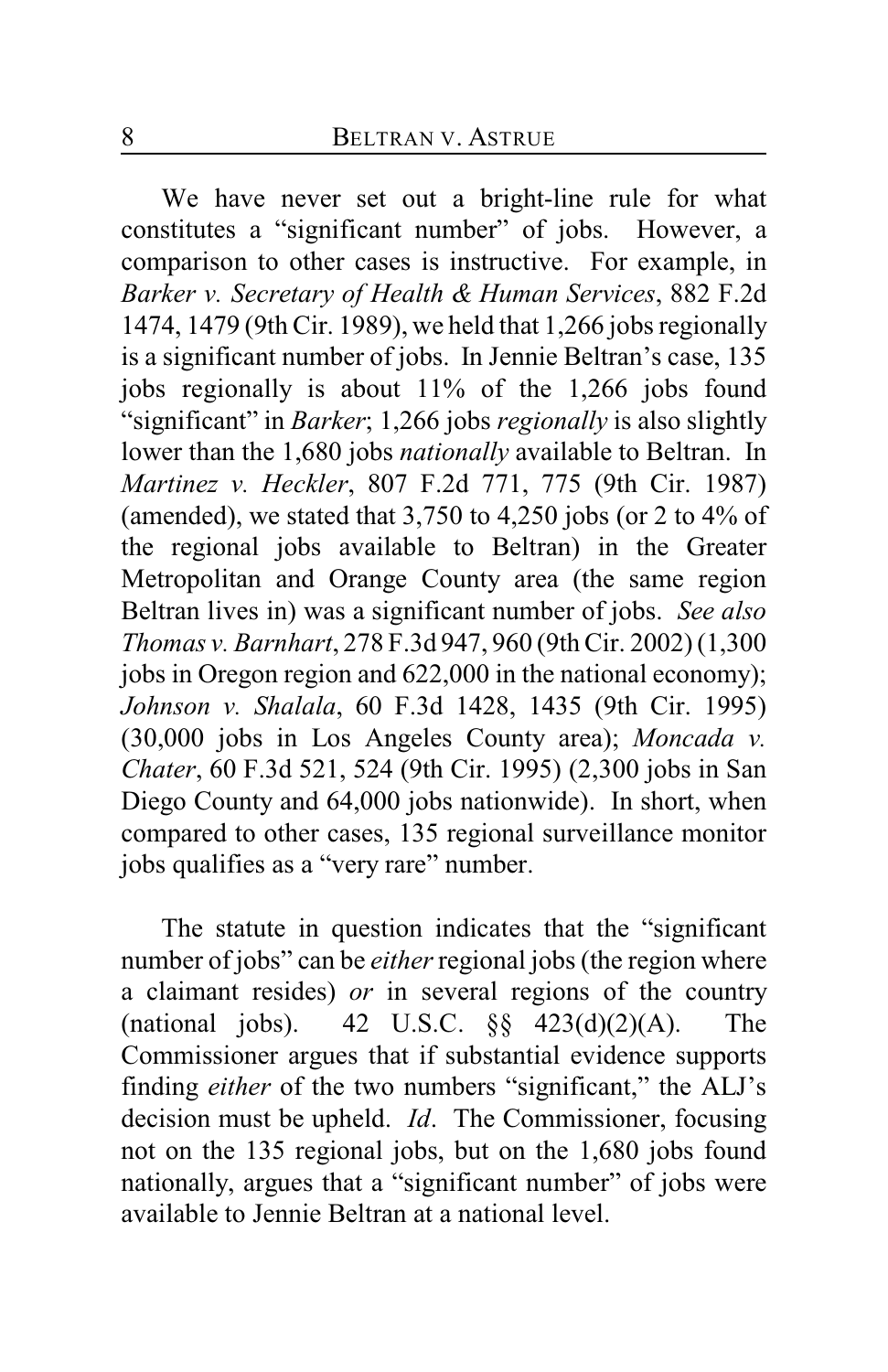If we find *either* of the two numbers "significant," then we must uphold the ALJ's decision. 42 U.S.C. § 423(d)(2)(A). Having concluded that 135 regional jobs is not a "significant number," we turn to the 1,680 national jobs. However, we cannot consider the 1,680 jobs as a stand-alone figure; rather, as the statute states, we must consider this number in light of the fact that it represents jobs across "several regions." *Id.* Although 1,680 jobs might seem a "significant number" standing alone, distributing these jobs between several regions across the nation shows that it is not "significant" after all. If 135 jobs available in one of the largest regions in the country is not a "significant number," then 1,680 jobs distributed over *several* regions cannot be a "significant number," either. We need not decide what the floor for a "significant number" of jobs is in order to reach this conclusion.

Furthermore, the district court's finding that there existed only 135 regional or 1,680 national surveillance system monitor jobs was solely based on a vocational expert's testimony. Upon questioning by Beltran's attorney, the same vocational expert admitted that there are not many of these jobs anymore. She further testified that she was not familiar with the tri-county area of Southern California (the area where Beltran resides) and that she was not aware of any available surveillance system monitor positions in that area. The vocational expert's testimony further indicates that the job of a surveillance system monitor was simply not available to Jennie Beltran. As we found in *Walker*, a job that is rare or generally unavailable to the claimant due to her limitations cannot be held to exist in significant numbers. *See Walker*, 546 F.2d at 820.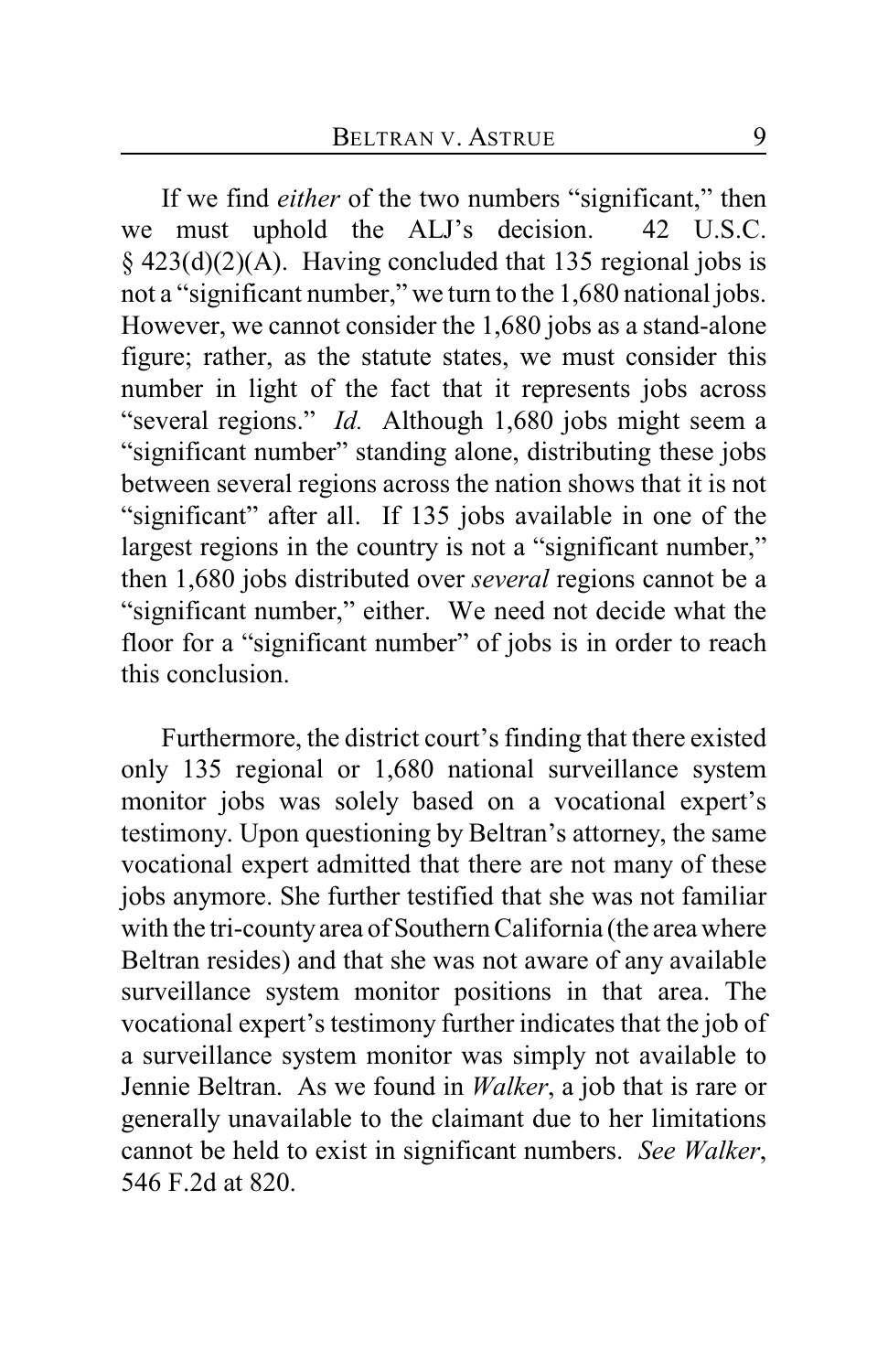Congress has determined under 42 U.S.C. § 423(d)(2) that what is essential is the existence of jobs. In deciding whether a significant number of jobs exist in a region or in several regions, an ALJ may not consider the hiring practices of employers or whether a claimant actually could obtain work if he or she applied. However, we must still consider Beltran's application for benefits in light of her own situation to determine her ability to perform the job of surveillance system monitor.

The ALJ established that Jennie Beltran could only stand and walk for two hours of the day, but not do prolonged walking; required an assistive device to walk; and could not walk frequently on uneven terrain. In her application for disability benefits, Beltran alleged that she was unable to take a shower without someone close by in case she were to fall. Beltran also alleged that she needed to rest frequently between washing dishes or preparing food because she suffered from back and foot pain. Even if Jennie Beltran were able to find an open position, it is highly unlikely that a woman with her physical and mental limitations—who was forty-nine years old and possessed only a high school degree—would be able to get to the job, let alone sufficiently perform as a surveillance system monitor. In *Walker*, we stated that "[i]n looking toward the pool of jobs existing in the national economy, Congress did not intend to foreclose a claimant from disability benefits on the basis of the existence of a few isolated jobs." *Walker*, 546 F.2d at 819. Considering all of her limitations, it would be unconscionable to expect Beltran to find even one of 135 jobs as a surveillance system monitor in her region or one of 1,680 jobs scattered across several regions. Doing so would achieve exactly what we attempted to avoid in *Walker*: foreclose a deserving claimant from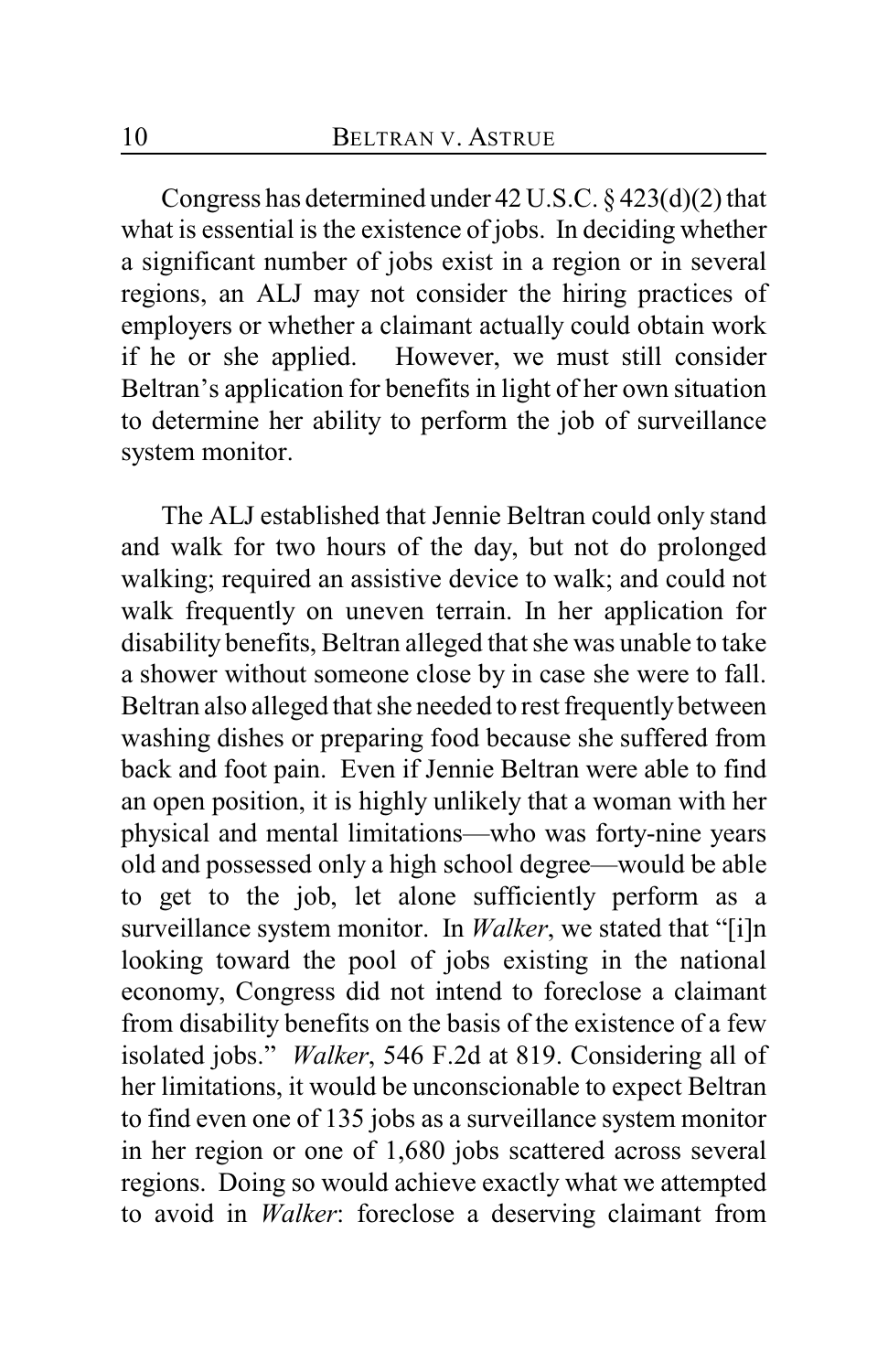obtaining disability benefits on the basis of the existence of a few isolated jobs.

In sum, based on the rarity of the surveillance system monitor jobs, and considering Jennie Beltran's physical and mental limitations, we are compelled to find that the ALJ's decision is not supported by substantial evidence. *Benton*, 331 F.3d at 1035.

# **CONCLUSION**

We **REVERSE** the district court's grant of summary judgment to the Commissioner of Social Security and **REMAND** for further proceedings consistent with this opinion.

IKUTA, Circuit Judge, dissenting:

By usurping the ALJ's role as factfinder, the majority makes two critical mistakes. First, it improperly rejects the ALJ's conclusion that Beltran's physical limitations wouldn't prevent her from working. The majority forgets that Congress gave the ALJ, not the courts, the responsibility of determining "the most [Beltran] can still do despite [her] limitations," 20 C.F.R. § 404.1545(a)(1); *see also* § 404.1546(c). Second, the majority improperly rejects the ALJ's conclusion that a significant number of suitable jobs exist in the regional and national economy, a conclusion supported by substantial evidence. The majority replaces the substantial evidence standard with its own rule: the ALJ's conclusion cannot stand because the majority thinks it is "unconscionable." Maj. op. at 10. I cannot agree with either of these improper decisions.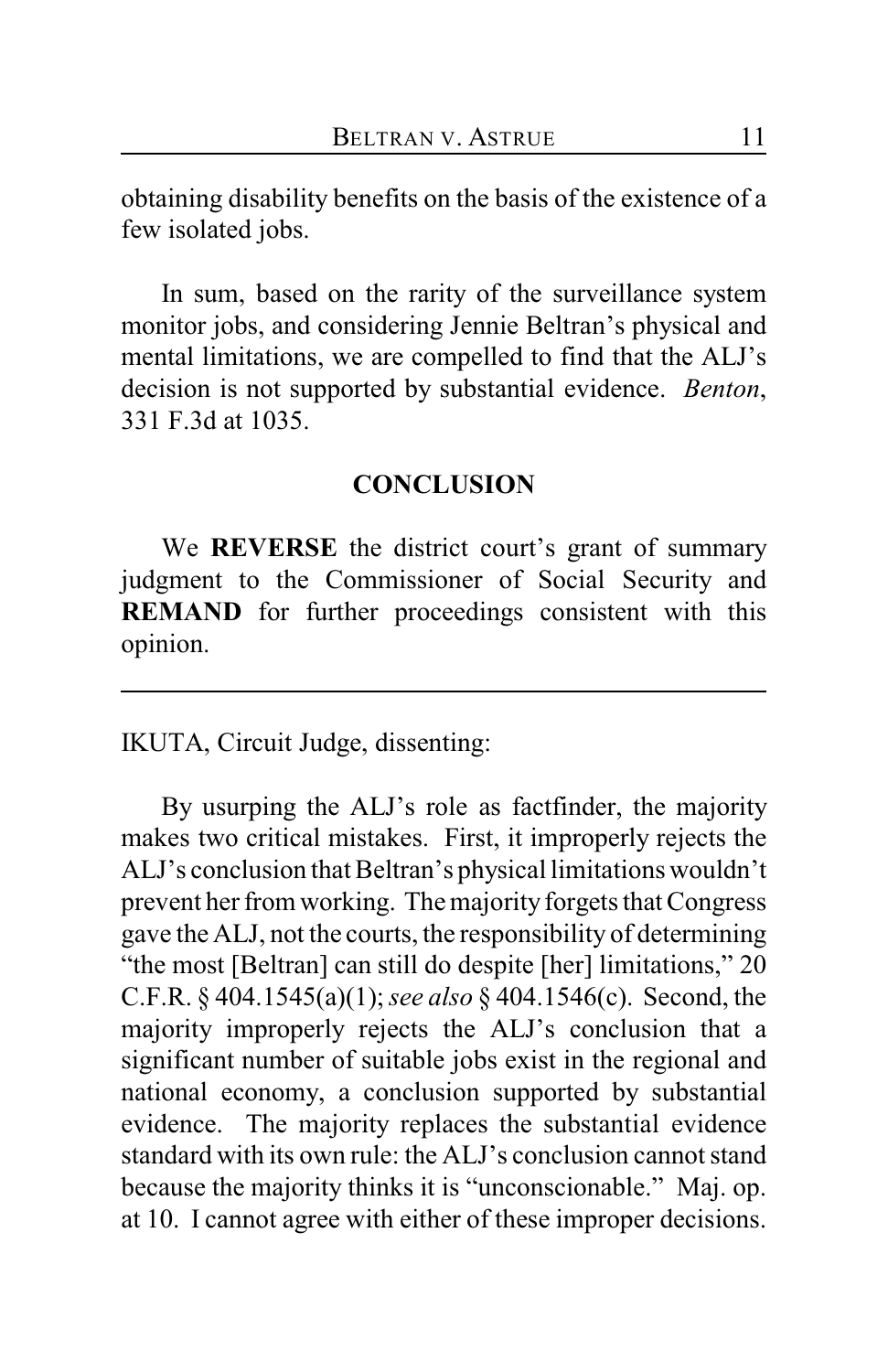## **1**

The ALJ here quite reasonably determined that during the time period at issue, Beltran was capable of performing a limited range of unskilled, sedentary work. The ALJ correctly relied on the vocational expert's testimony regarding the number of jobs that Beltran was capable of performing despite her limitations. *See Bayliss v. Barnhart*, 427 F.3d 1211, 1217 (9th Cir. 2005);*see also* 20 C.F.R. § 404.1566(e).

But the majority insists it can do a better job. Overriding the ALJ, the majority asserts that it would be "unconscionable" to expect Beltran to find one of the sedentary jobs identified by the vocational expert because "it is highly unlikely that a woman with her physical and mental limitations—who was forty-nine years old and possessed only a high school degree—would be able to get to the job, let alone sufficiently perform as a surveillance system monitor." Maj. op. at 10.

Every part of this conclusion is wrong. First, the majority has no business speculating as to whether Beltran would be able to get to the job or sufficiently perform at the job, because the ALJ properly included all of Beltran's mental and physical limitations—including the limitations on her mobility—in the hypothetical posed to the vocational expert. The majority fails to acknowledge that many of the limitations it attempts to highlight stem from Beltran's severe alcohol abuse, which cannot form the basis of a disability determination. *See* 20 C.F.R. § 404.1535(b) (requiring the ALJ to determine whether alcoholism is a contributing factor material to the claimed disability by considering only the limitations that would remain if the claimant stopped using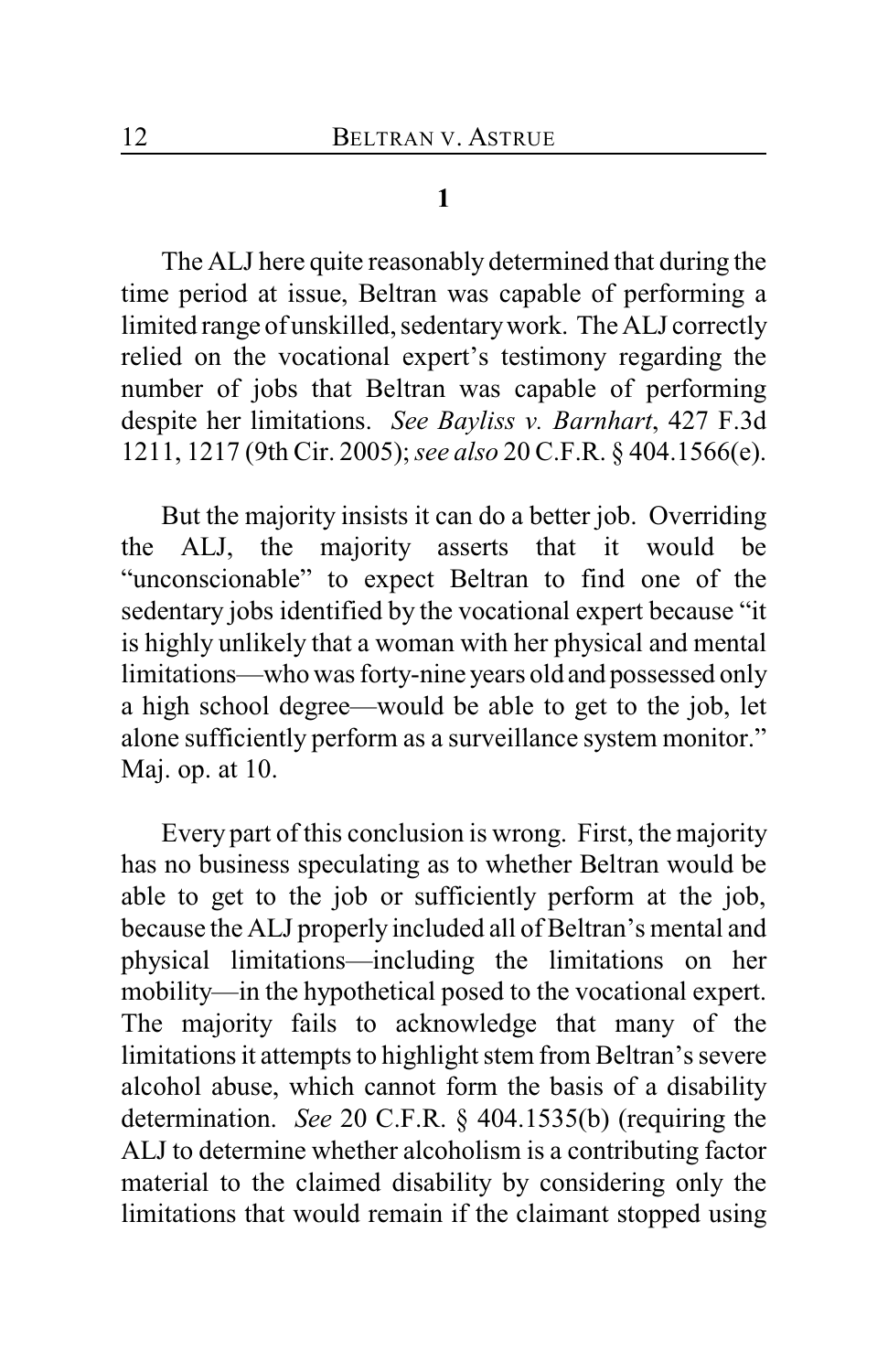alcohol); *Parra v. Astrue*, 481 F.3d 742, 746-47 (9th Cir. 2007) (holding that benefits must be denied if the limitations that would remain if the claimant stopped using alcohol would not be disabling). We are required to affirm the ALJ's determination of Beltran's residual functional capacity so long as it is supported by substantial evidence, *see Bayliss*, 427 F.3d at 1217. The majority ignores this requirement.

Second, the question whether Beltran could find — or could be successful at — one of the jobs identified by the vocational expert is entirely irrelevant. In determining whether a claimant can perform work that exists in the national economy, a court cannot consider "whether such work exists in the immediate area in which he lives, or whether a specific job vacancy exists for him, or whether he would be hired if he applied for work." 42 U.S.C. § 423(d)(2)(A); *see also Martinez*, 807 F.2d at 774–75 **<sup>1</sup>**

## <sup>1</sup> 42 U.S.C. § 423(d)(2)(A) states in full:

An individual shall be determined to be under a disability *only if* his physical or mental impairment or impairments are of such severity that he is not only unable to do his previous work but cannot, considering his age, education, and work experience, engage in any other kind of substantial gainful work which exists in the national economy, *regardless of whether such work exists in the immediate area in which he lives, or whether a specific job vacancy exists for him, or whether he would be hired if he applied for work*. For purposes of the preceding sentence (with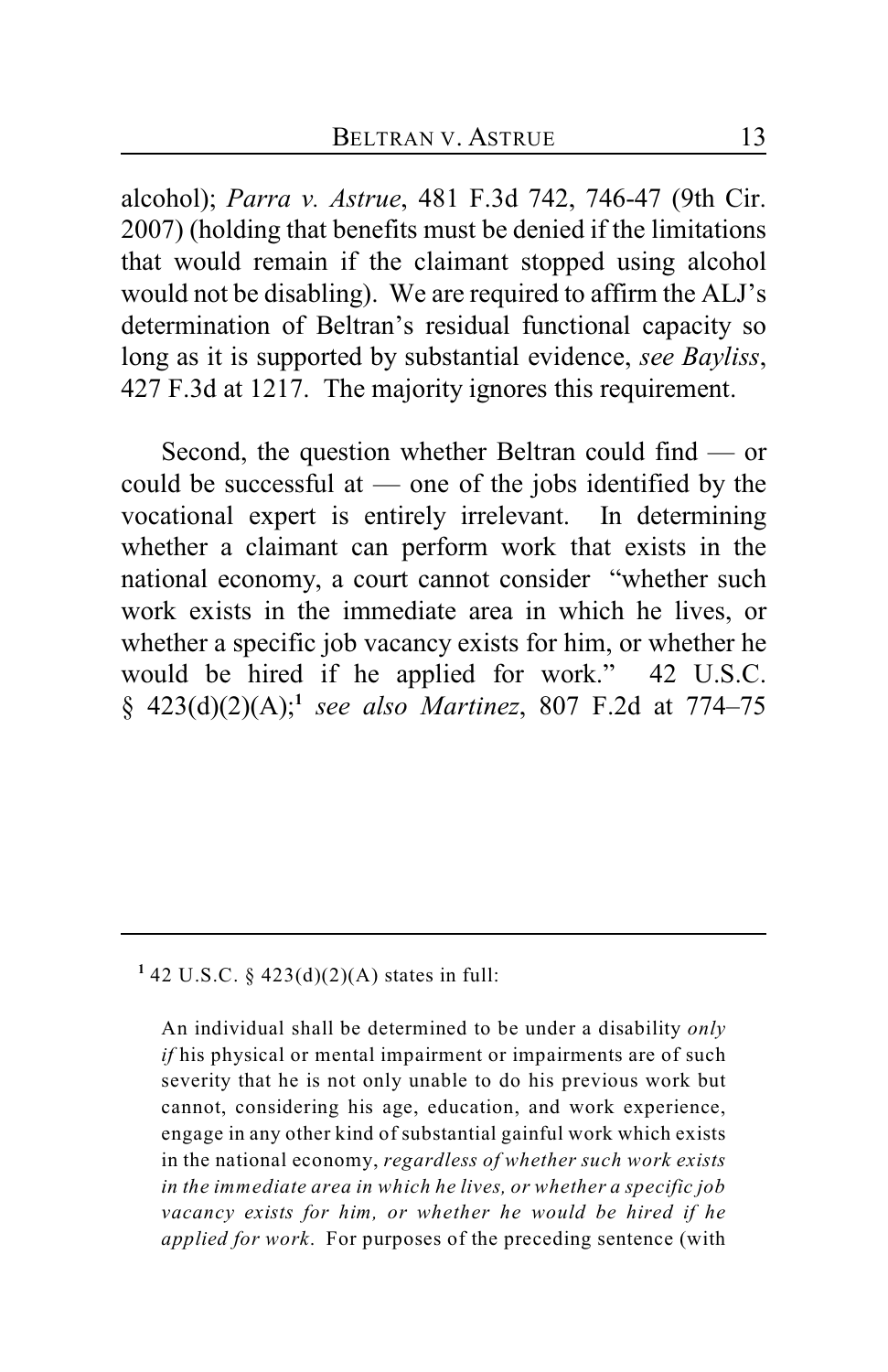("Congress has explicitly determined that it is the *existence* of jobs that is essential, and that an administrative law judge is *not* required to consider the hiring practices of employers, or whether a claimant could actually obtain work if he applied for it."). Because Beltran's ability to find one of the jobs identified by the vocational expert is not material under the statutory scheme, the majority errs in giving any weight to its

respect to any individual), "work which exists in the national economy" means work which exists in significant numbers either in the region where such individual lives or in several regions of the country.

(emphasis added); *see also* 20 C.F.R. § 404.1566(c):

Inability to obtain work. We will determine that you are not disabled if your residual functional capacity and vocational abilities make it possible for you to do work which exists in the national economy, but you remain unemployed because of—

(1) Your inability to get work;

(2) Lack of work in your local area;

(3) The hiring practices of employers;

(4) Technological changes in the industry in which you have worked;

(5) Cyclical economic conditions;

(6) No job openings for you;

(7) You would not actually be hired to do work you could otherwise do;

(8) You do not wish to do a particular type of work.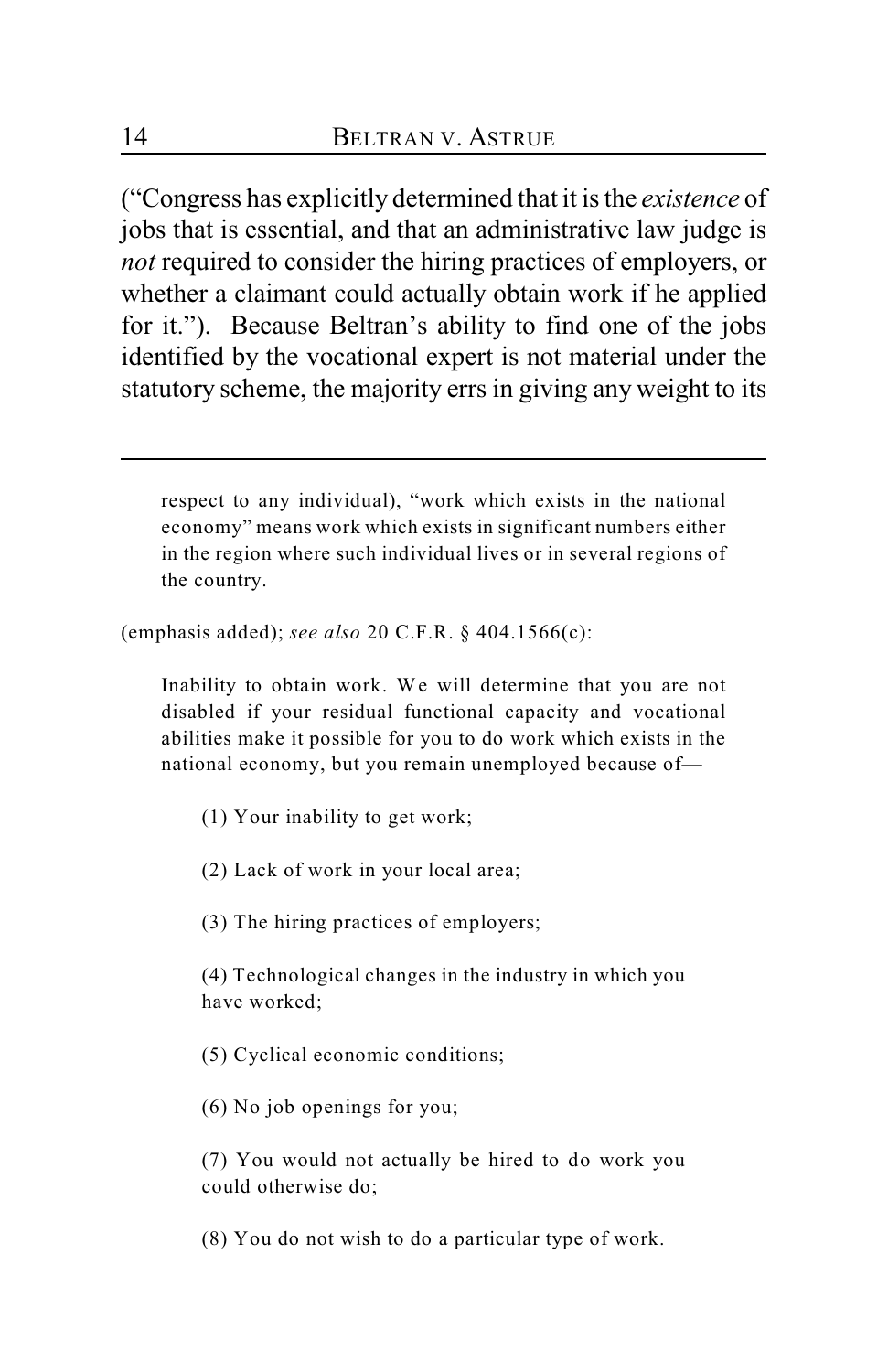speculation that Beltran would be unable to actually find one of the surveillance system monitor jobs. Maj. op. at 10.

#### **2**

Because of its cavalier attitude towards the ALJ's factfinding, the majority succumbs to an even more damaging error: It improperly decides to override the ALJ's determination that the existence of 135 jobs in the regional economy and 1,680 jobs in the national economy does not meet the statutory requirement that there be "work which exists in significant numbers either in the region where such individual lives or in several regions of the country." 42 U.S.C.  $\S$  423(d)(2)(A). In making this error, the majority fails to give the deference required by regulation and our precedent to the adjudicative determination of the ALJ regarding this essentially factual finding.<sup>2</sup> Barker, 882 F.2d at 1480 ("[W]hether there are a significant number of jobs a claimant is able to perform with his limitations is a question of fact *to be determined by a judicial officer*." (quoting *Martinez*, 807 F.2d at 775)). Instead, the majority makes the unsupported proclamation that 135 jobs in the region where Beltran lives and 1,680 jobs in the national economy are not "significant" numbers for purposes of the statute.

The majority misconstrues the record in concluding that the vocational **<sup>2</sup>** expert qualified her statement as to the number of jobs available in the national economy. The expert's impressionistic comments about the general decline in surveillance system monitor jobs and her own personal degree of familiarity with the tri-county area of southern California in no way modified her unequivocal conclusion that there were 135 jobs in the regional economy and 1,680 jobs in the national economy that Beltran was capable of performing.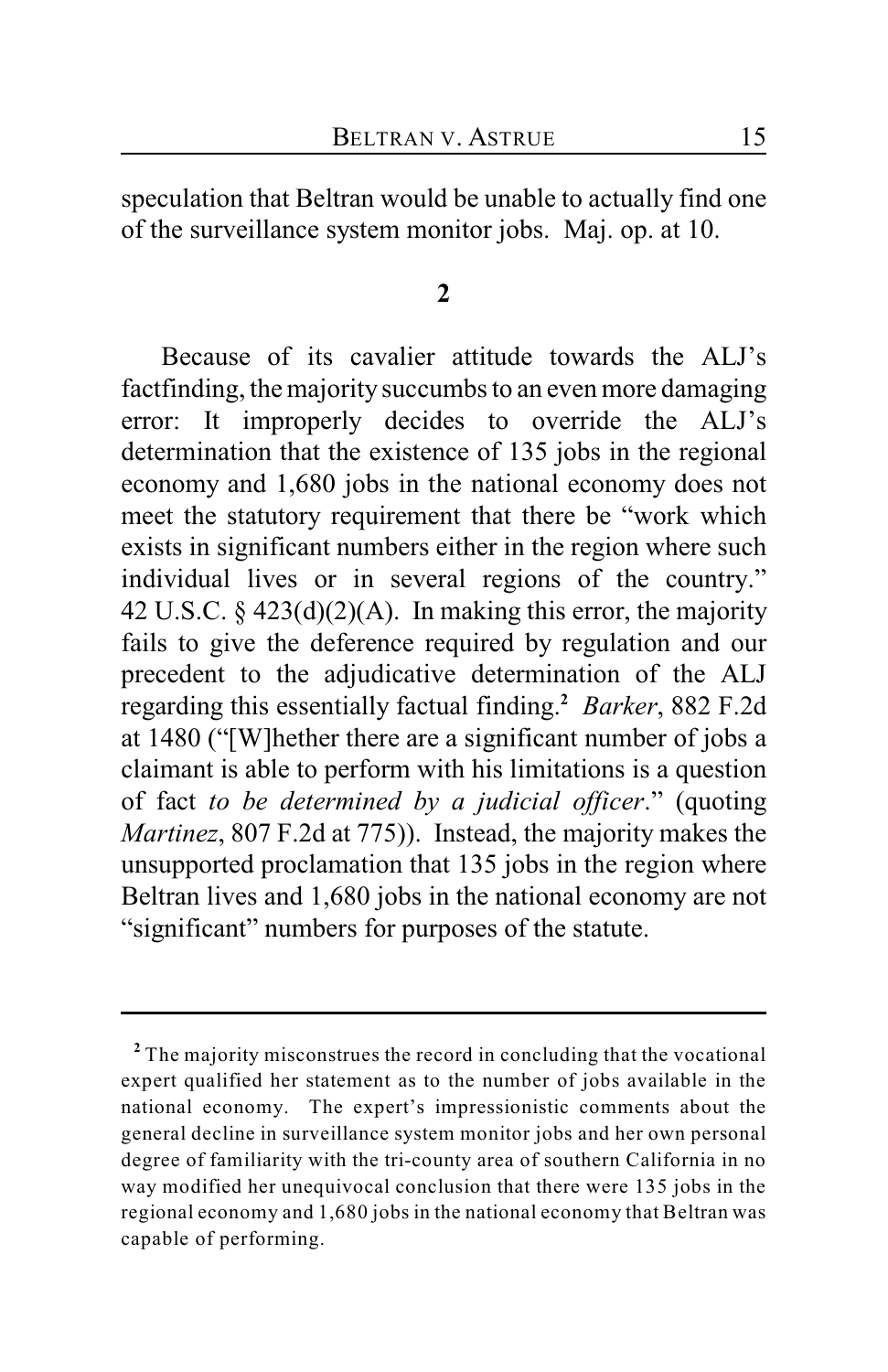The majority's holding is unsupported by any precedent. We have reversed an ALJ's determination on the "significant number of jobs" issue in exactly one case, *Walker v. Mathews*, where the record revealed that there were only "a few scattered jobs" in the nation the claimant was capable of performing. 546 F.2d 814, 820 (9th Cir. 1976). *Walker* **<sup>3</sup>** correctly concluded that a vocational expert's report that there are only "a few scattered jobs" does not constitute substantial evidence of a "significant number" of jobs existing in the economy. *Id.* But 135 jobs in the regional economy and 1,680 jobs are not "a few scattered jobs." Rather than *Walker*, the controlling precedent here is *Barker*, which held that 1,266 regional jobs constituted a significant number because it fell "within the parameters of 'significant numbers' found" by other courts. *Barker*, 882 F.2d at 1479. In defining these parameters, we relied in part on a district court case holding that the 125 to 240 tune-up mechanic positions the claimant was capable of performing "constitute[d] a 'significant' number as that term is used in the Secretary's regulations." *Uravitch v. Heckler*, No. CIV-84-1619-PHX-PGR, 1986 WL 83443, at \*1 (D. Ariz. May 2, 1986); *Barker*, 882 F.2d at 1478–79 (relying on *Uravitch*). It necessarily follows that 135 jobs in the regional economy is also a significant number of jobs, as it is greater than the lower parameter set by this court in *Barker*. *Barker*, 882 F.2d at 1478–79.

We must uphold the ALJ's decision if it is supported by substantial evidence, which "is a highly deferential standard of review." *Valentine v. Comm'r Soc. Sec. Admin.*, 574 F.3d

Each of the other cases cited by the majority merely affirmed as a **<sup>3</sup>** matter of course the ALJ's factual determination that the number of jobs identified by the vocational expert was significant.